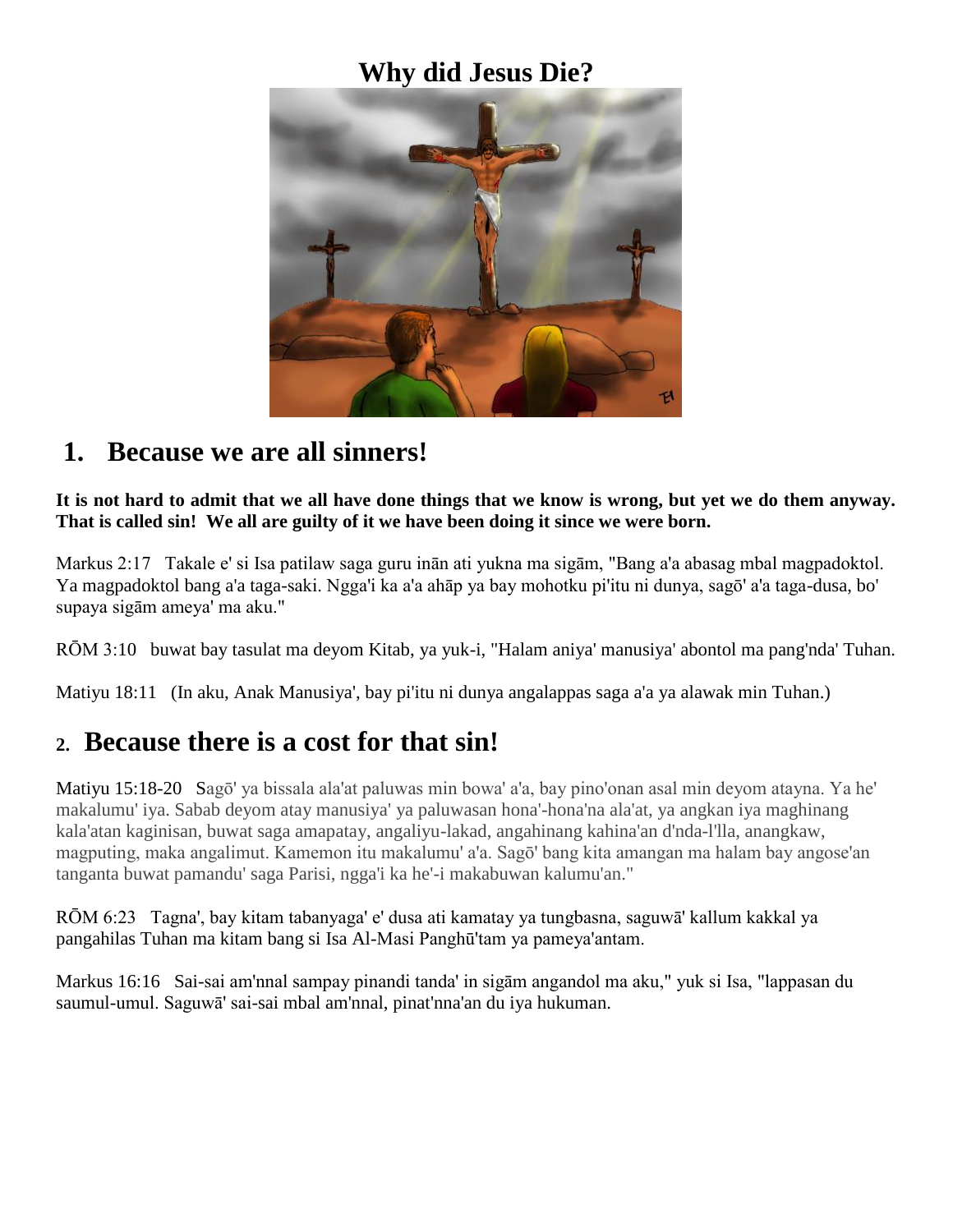

**There is a cost for that sin!**

## **3. Because Jesus died and paid for our sins on the cross!**

Matiyu 1:21 Anganak du iya l'lla, ati Isa ya pangōnnu ma iya sabab iya ya angalappas bangsana Isra'il min paldusahan sigām."

RŌM 5:8 Saguwā' pina'nda'an kitam e' Tuhan bang buwattingga heya lasana ma kitam, sabab amatay Al-Masi ganti'tam, ma waktu lagi' kitam masi ma deyom karusahan.

Yahiya 3:16 "Aheya to'ongan lasa Tuhan ma manusiya', ya po'on paglilla'na Anakna tunggal pinapatay bo' supaya sasuku angandol ma Anakna itu mbal binutawanan min Tuhan, sagō' kakkal kallumna sampay ni kasaumulan.

Matiyu 18:11 (In aku, Anak Manusiya', bay pi'itu ni dunya angalappas saga a'a ya alawak min Tuhan.)

## **4. Salvation is a free gift, not by good works. You must take God's word for it, and trust Jesus alone!**

Salvation is trusting and receiving Jesus Christ as your Savior. It's trusting in the fact that Jesus Christ died on the cross of Calvary to pay for your sins! It's realizing there is absolutely nothing whatsoever you can do to save yourself and *completely* trusting in Jesus Christ to save you! It's not any church that saves. It's not any baptism, not good works, not sacraments, not repenting, not praying through, not living a good life — **IT'S NOT ANYTHING YOU CAN DO!**

Kahinangan 4:12 Halam to'ongan aniya' saddī min si Isa ma kaluha'an dunya itu makalappas kitam min mulka'. Luwal ōn si Isa bay pamuwan e' Tuhan panabbutan manusiya', bo' supaya kitam lappasan."

Epesos 2:8-9 Sabab min ase' maka lasa Tuhan ya angkan kam lappasan, ma sabab pangandolbi ma Al-Masi. Ngga'i ka min kahinanganbi, tu'ud pamuwan Tuhan ma ka'am. Mbal kam makapagmalangkahi ma baranbi, sabab ngga'i ka min hulas-sangsā'bi ya angkan kam lappasan.

Titus 3:5 ati puwasanna kitam min hukuman dusa. Ngga'i ka ma sabab aniya' kahāpan bay hinangtam, sagō' ma sabab ase'na ma kitam. Nianakan kitam pabīng e' Rū Sussi maka kabuwanan kallum baha'u pagka sussina ataytam.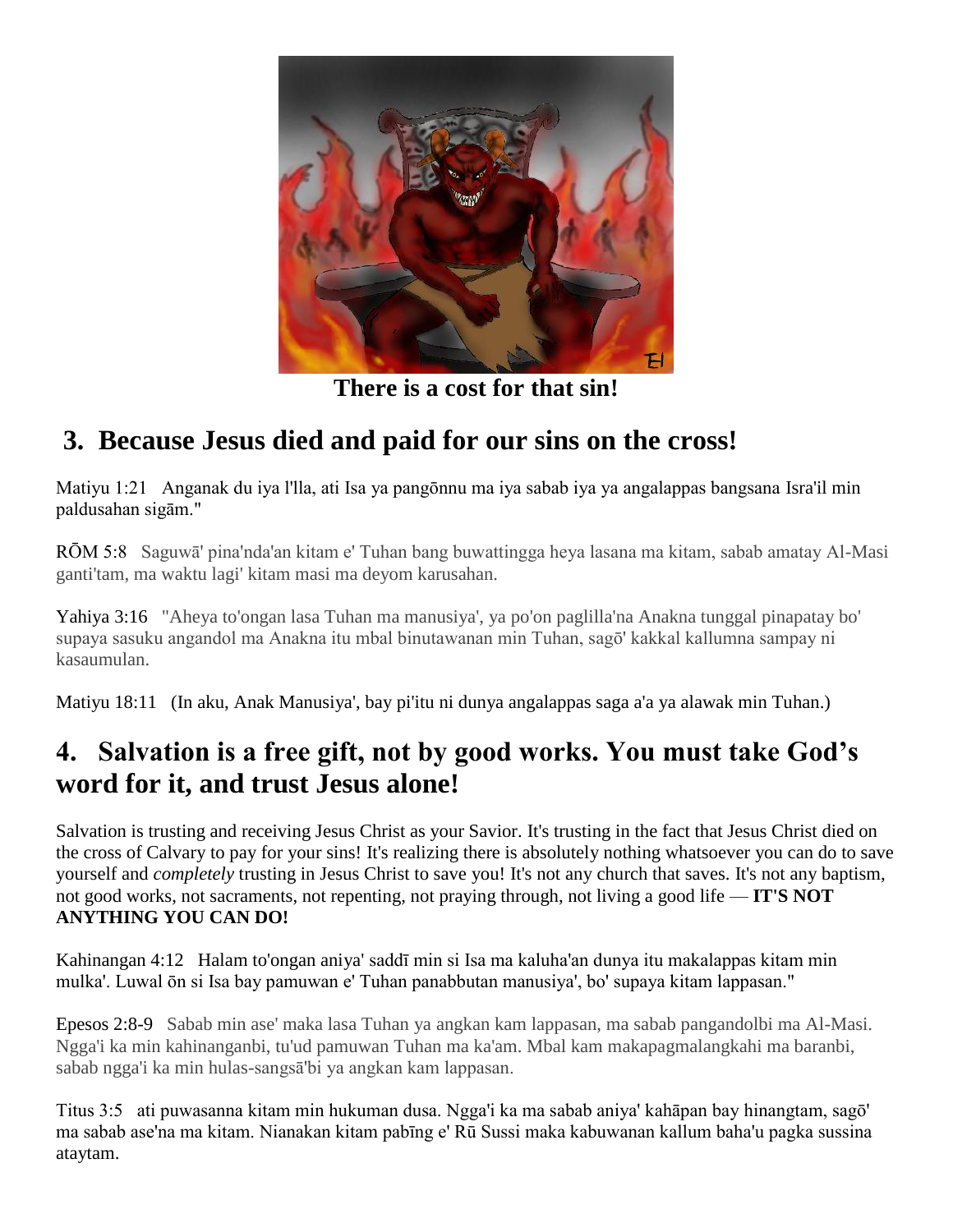# **5. We must put our faith and trust in Christ alone!**

Mark 9:23 Na man Dyisas di lagi ayé, "Kan dé ku manam, 'Ku gaganam?' Gagan Dwata mimò balù détan di dad to ftoo di kenen."

Mark 1:15 Ani man Dyisas, "Ani ta kel nan i du kagdohò gman di Tnalù i Dwata di munan du ta mdadong nan i Kagot Dwata. Nsalyu i dad salàyu, na tnagakyu i dad sasè nimòyu, na ftoo gamu di Fye Tulen."

Mark 10:15 Na too glut i man-gu di gamu ani, ku i ksalig satu to, là salngadan di ksalig i dad ngà ani, là glaman di Kagot i Dwata."

Roma 10:9-10,13 Galwà ge ku tulenam Dyisas i Amu, na fantoom mdà di nawam ta nték Dwata kenen di fati. Du mdà di nawato i kaftooto, na yé ulêan ta tluh ato di kanfe Dwata na ta galwà ato du tulento i fantooto. Du ani man di Tnalù i Dwata, "I kdee tamlo di dagit i Amu, galwà ale."



**Put your faith in Christ alone!**

*If you want to accept Jesus Christ as your Savior and receive forgiveness from God, here is prayer you can pray. Saying this prayer or any other prayer will not save you. It is only trusting in Jesus Christ that can provide forgiveness of sins. This prayer is simply a way to express to God your faith in Him and thank Him for providing for your forgiveness.*